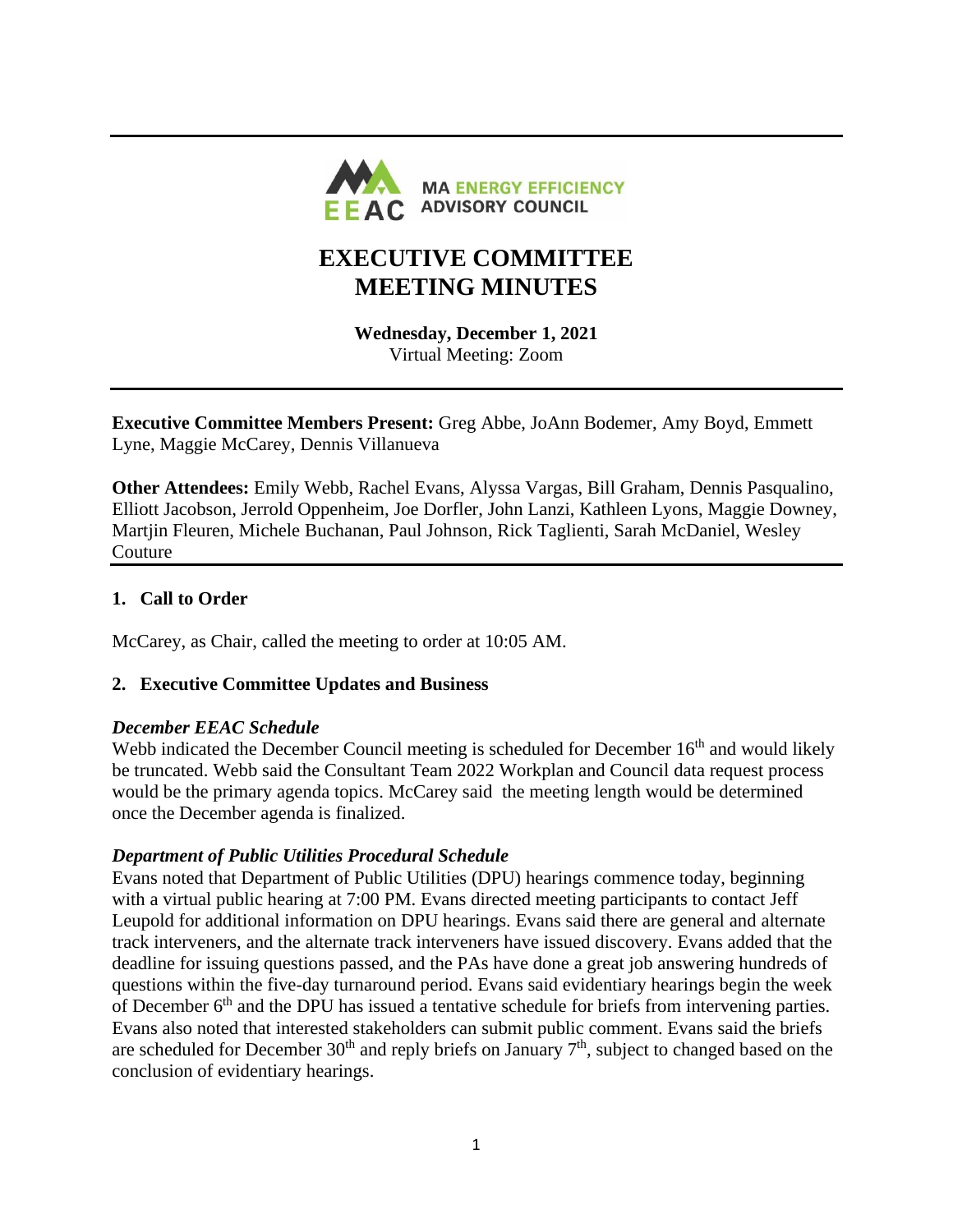## **3. Consultant Team Q3 Report and Q4 Workplan**

Belliveau summarized Consultant Team (C-Team) Three-Year Plan and program implementation oversight activities in Q3 2021, which included deliverables on Plan review and development, greenhouse gas (GHG) emissions goals, and the Key Drivers Process. Belliveau also indicated the C-Team was on track to meet the allocated C-Team budget for 2021.

Lyne expressed appreciation for the C-Team and their expertise.

Johnson asked for the C-Team's assessment of program performance through Q3. Belliveau said spikes in Q4 performance typically occur in the third year of a Plan cycle, but there is evident underachievement in some C&I programs as shown through midterm modifications. Belliveau said the overall portfolio has decent performance, but Q4 results were not yet available. Given COVID-19 challenges, Belliveau said effort on behalf the program administrators (PAs) is evident, even though there will be underachievement in certain sectors such as Income Eligible. Belliveau said improving Income Eligible performance will be an early priority in the 2022 Workplan, especially as it relates to potential federal stimulus funding.

## **4. Proposed 2022 EEAC Meeting Dates**

Webb reviewed the draft Executive Committee and Council meeting schedule for 2022, including proposed meeting topics for the January, February, and March Council meetings. Webb noted the meeting topics, dates, and locations are subject to change. McCarey was unsure of the plan for 2022, but said virtual meetings would persist for the foreseeable future. McCarey said the Executive Committee would be provided a full list of 2022 meeting topics for review in January.

Boyd indicated the April  $20<sup>th</sup>$  meeting date might conflict with April Vacation.

## **5. Data Request Process**

McCarey reviewed language from the revised Energy Efficiency Guidelines, which included guidance for the PAs and Council to determine a process for handling Council data requests that considers costs. McCarey indicated a description of this was not included in the Three-Year Plan, so the DPU issued discovery on the process. McCarey said the PAs and Department of Energy Resources (DOER) have been developing a draft for this process and plan to discuss it during the December Council meeting. McCarey said the Council should vote on the data request process to ensure full agreement.

Boyd asked how the PAs described the data request process in the 2022-2024 Plan or testimony. Lyne replied that the data request process was described as a work in progress between the PAs and Council. Lyne said DOER has been responsive and will develop a solid process to recommend to the Council, but there is pressure from the DPU to finalize it.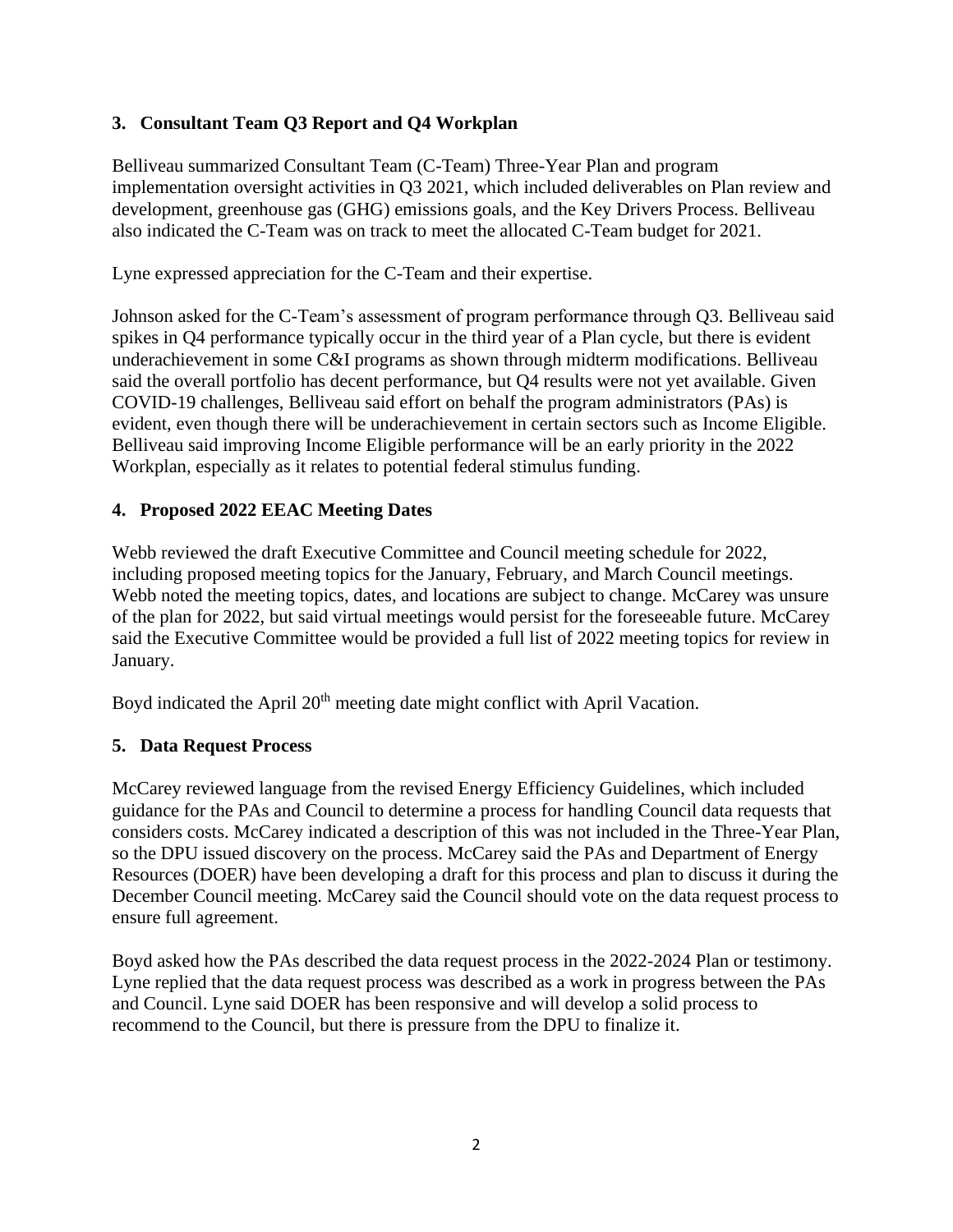Johnson asked if the PAs have a document showing that RFPs for contractor services are required by the DPU. McCarey said they can follow up on this, as Lyne was also unsure. Johnson thought that Gundal said the DPU required an RFP for contractor services.

Bodemer emphasized that contractors need fair wages since they are critical to program success. Bodemer suggested that contractor pricing should be a priority topic for the PAs. Bodemer urged the PAs to put forth genuine effort to create a reasonable solution, and offered support from the Attorney General's Office. McCarey agreed on the importance of the contractor pricing issue.

Johnson asked again whether the DPU mandates that contractor services are solicited through RFPs. Gundal said the language in guiding legislation has suggested that all aspects of PA business require competitive RFP processes to the greatest extent possible. Lyne said this language for competitive procurement is in the Green Communities Act. Gundal indicated that all PAs support Bodemer and McCarey's comments, as the PAs want to encourage a healthy ecosystem for all businesses and contractors within the balance of the Green Communities Act. Gundal the said PAs are willing to work with contractors on pricing, but the PAs are responsible for prudence on expenditures paid. Gundal noted that the PAs need approval for recovery of all expenses and this consideration is important. McCarey reiterated that substantive discussion cannot occur, but DOER would distribute the home performance contractor letter.

Boyd wanted to confirm there would be a proposed Council data request process to review prior to the December 16<sup>th</sup> Council meeting. McCarey confirmed a draft proposal would be shared.

## **6. Mass Save Program Update – Implementation Efforts During COVID-19**

Lyne indicated that the DPU was notified of three contractors testing positive for COVID in November, but there were no indications of transmissions to customers. Lyne added that the PAs have investigated federal contractor mandates with respect to vaccinations and safety protocols, and the PAs will likely synchronize on complying with federal guidance. Lyne anticipated this would result in a full vaccination requirement by February 2022. Gundal clarified that only contractors and subcontractors with direct utility contracts would be subject to vaccination requirements.

Bodemer asked what kind of masks contractors are wearing. Lyne said they could review the updated protocols since guidance on masks were changed.

Johnson thanked Lyne for following up on this question about vaccinations. Lyne said they would provide more updates as time went on, and all PAs are still navigating program implementation during COVID-19.

## **7. December EEAC Meeting –Agenda Finalization**

McCarey noted the December Council meeting would include a presentation on the 2022 C-Team Workplan and a review and vote on the Council Data Request Process. McCarey confirmed the meeting would be held Thursday, December 16<sup>th</sup>.